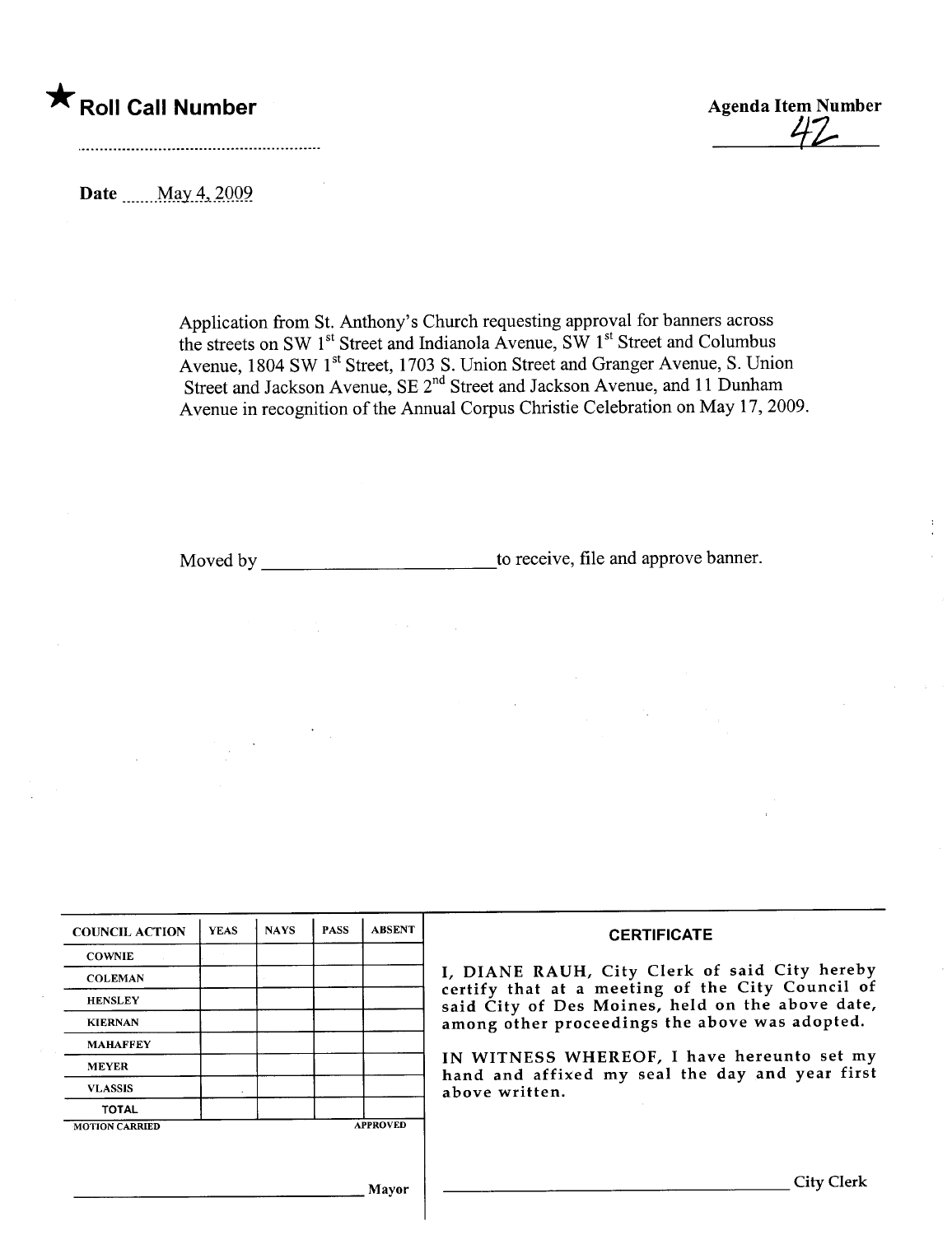| <b>City of Des Moines</b>                                                                                                                                                                                                                           |
|-----------------------------------------------------------------------------------------------------------------------------------------------------------------------------------------------------------------------------------------------------|
| <b>Application for Permission to Temporarily Place</b>                                                                                                                                                                                              |
| ið annan að a<br><b>Banner(s)</b> or Item(s)                                                                                                                                                                                                        |
| Over/Across Public Street and/or Right-of-Way<br>IOWA                                                                                                                                                                                               |
| Please submit application 45 days in advance                                                                                                                                                                                                        |
|                                                                                                                                                                                                                                                     |
|                                                                                                                                                                                                                                                     |
| Applicant: <u>ST. ANThong Optholic Church</u><br>Address: <u>15 Indianale Road</u>                                                                                                                                                                  |
| Contact Person: Johnna Schnefung Alternate Contact: Nick IARIA                                                                                                                                                                                      |
|                                                                                                                                                                                                                                                     |
|                                                                                                                                                                                                                                                     |
| Date(s) the banner(s) or item(s) will be displayed: $May/7, 200$                                                                                                                                                                                    |
| Purpose of the banner(s) or item(s): <u>Porpus</u> Christi Procession                                                                                                                                                                               |
| Preferred Location: Please provide a map or diagram of the street indicating banner<br>location.                                                                                                                                                    |
| MAP AMAched.                                                                                                                                                                                                                                        |
| How will the banner(s) or item(s) be anchored?                                                                                                                                                                                                      |
| If you plan to anchor to the utility pole, please provide written permission from the<br>utility company or from the City (if poles are City-owned). Such permission is not a<br>substitute for meeting the requirements for receiving this permit. |
| WIRITTEN PERMISSION<br>ATTACheal<br>Size of banner(s) or item(s):                                                                                                                                                                                   |
| Specifications of banner(s) or item(s):                                                                                                                                                                                                             |

**Type of Material:** 

Number of grommets used to secure banner or item:

Sketch of banner or item design: Will you need electricity provided for your item?<br>If electricity is necessary, how would it be obtained:

NO ElECTRICITY Needed.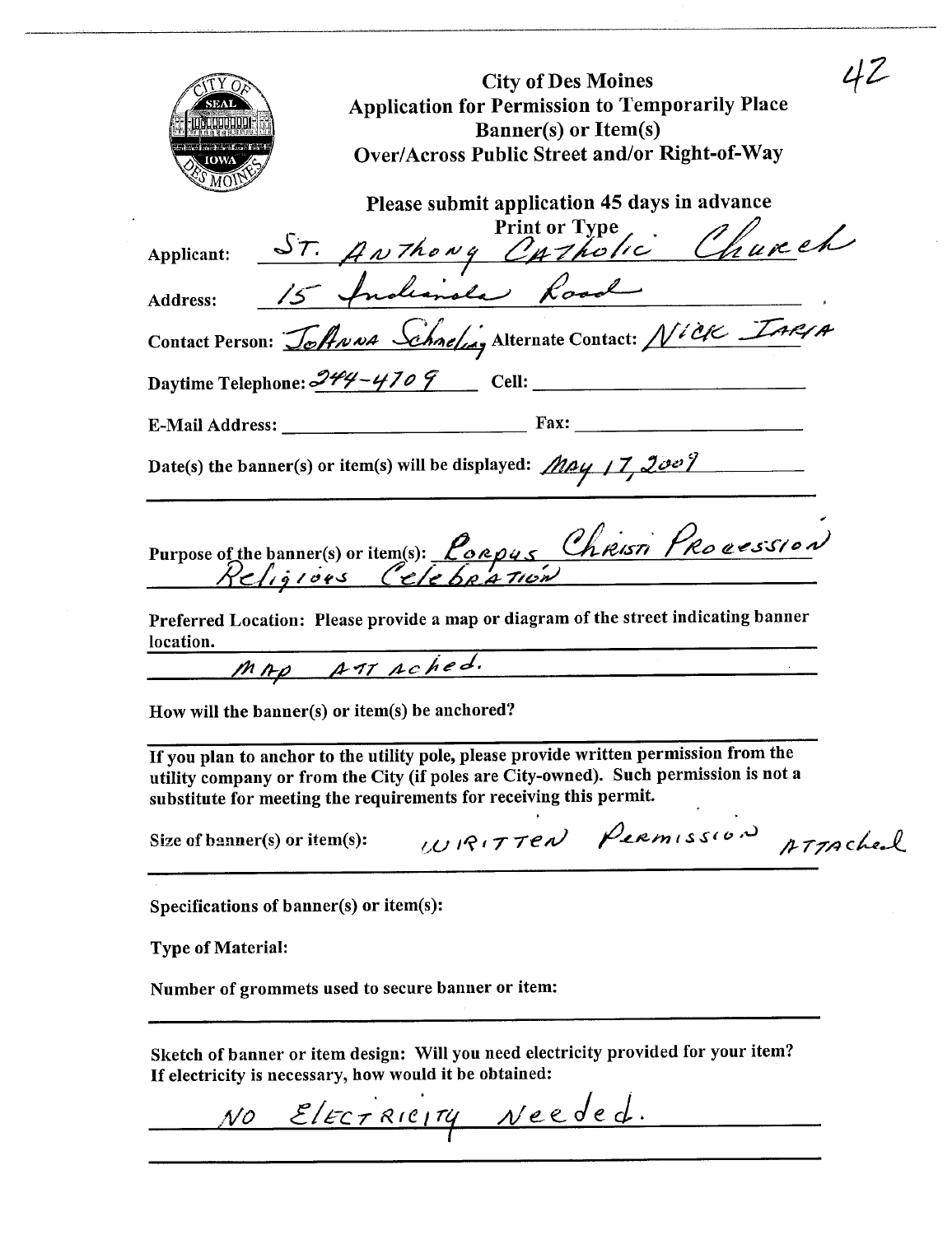## Indemnification:

To the fullest extent permitted by law, the Applicant agrees to defend, pay on behalf of, indemnify, and hold harmless the City of Des Moines, Iowa against any and all claims, demands, suites, or loss, including any and all outlay and expense connected therewith, by reason of personal injury, bodily injury or death, and property damage, which arises out of the Applicant erecting, displaying, maintaining and removing banner or item display.

## Insurance:

A Certificate of Insurance to demonstrate compliance with these requirements shall be submitted to the City's Risk Management Office. Applicant shall purchase and maintain during the period of the banner or item display, including erection, display and removal of banner or item. General Liabilty Insurance with a limit of no less than \$500,000 per occurrence and/or aggregate, Automobile Liabilty Insurance for owned (if applicable), non-owned and hired vehicles with a limit of no less than<br>\$500,000 per occurrence. Both the General and Automobile Liability Insurance \$500,000 per occurrence. Both the General and Automobile Liabilty Institute that included policies shall include Contractual Liabilty coverage equivalent to that included in a standard ISO insurance form with the General Liabilty edition date being no earlier than 1998, unless otherwise approved by the City of Des Moines, Iowa. If the banner or item display is part of a special event for which a Street Use Permit is granted the insurance required for the Street Use Permit wil be considered to also cover insurance otherwise required for this permit.

Applicant agrees to provide all maintenance and upkeep of the banner(s) or item(s) for the duration that the banner(s) or item(s) is in place. Banner(s) or item(s) may be removed at the expense of the applicant if required by the City.

Signature / <del>Date</del>  $3/$ 26  $/$ 09

Please return to City Clerk's Office 400 Robert D. Ray Drive Des Moines, IA 50309 Phone: (515) 283-4209, Ext. 7 Fax: (515) 237-1645

FOR OFFICE USE ONLY: Traffic Division approval: Risk Management approval: City Council approval: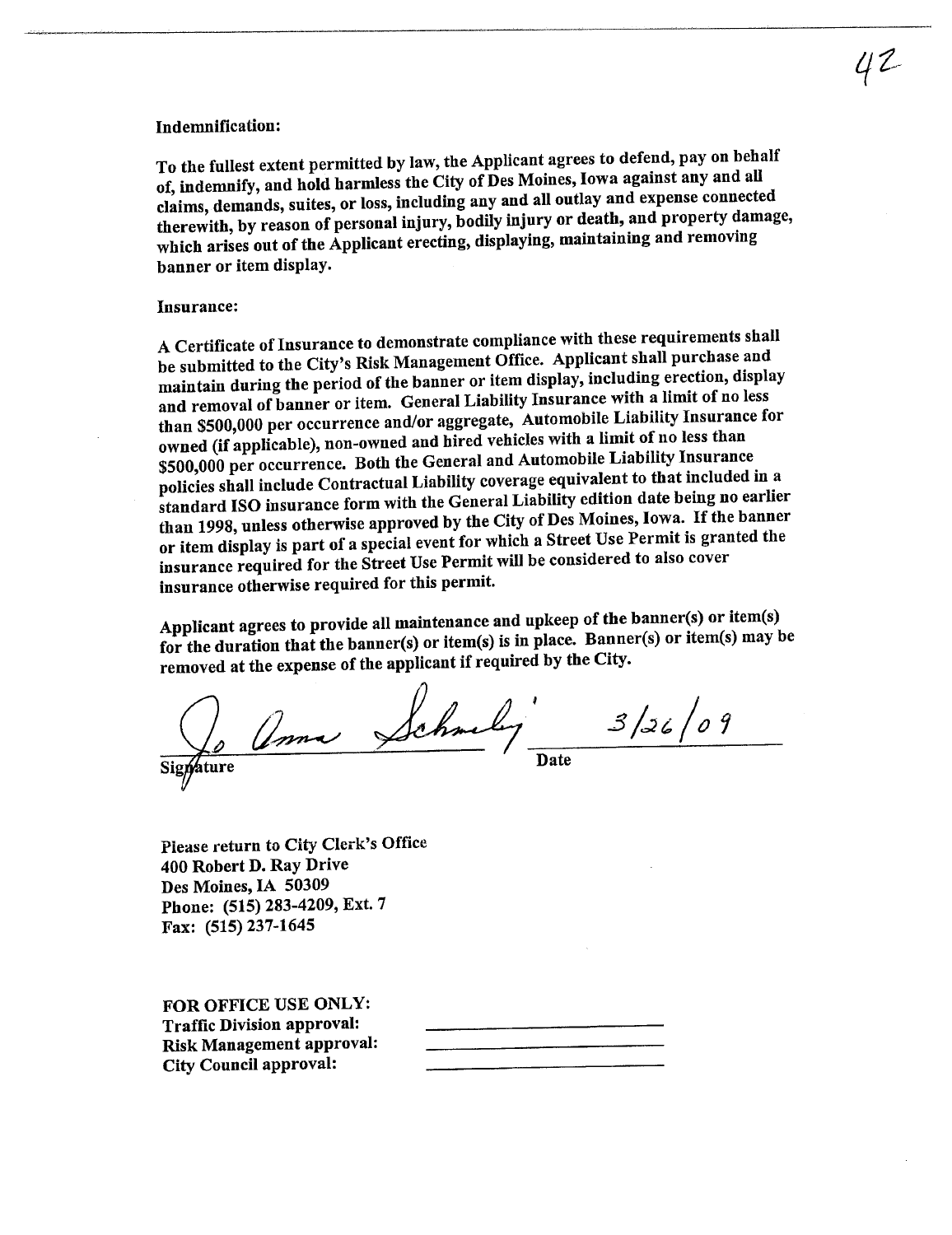http://www.mapquest.com/maps/15+Indianola+Ave+Des+Moines



Sorryl When printing directly from the browser your directions<br>or map may not print correctly. For best results, try clicking the<br>Printer-Friendly button.

**bla Ave**<br>A 50315-7131<br>I Send to Cell i **DIV St** 

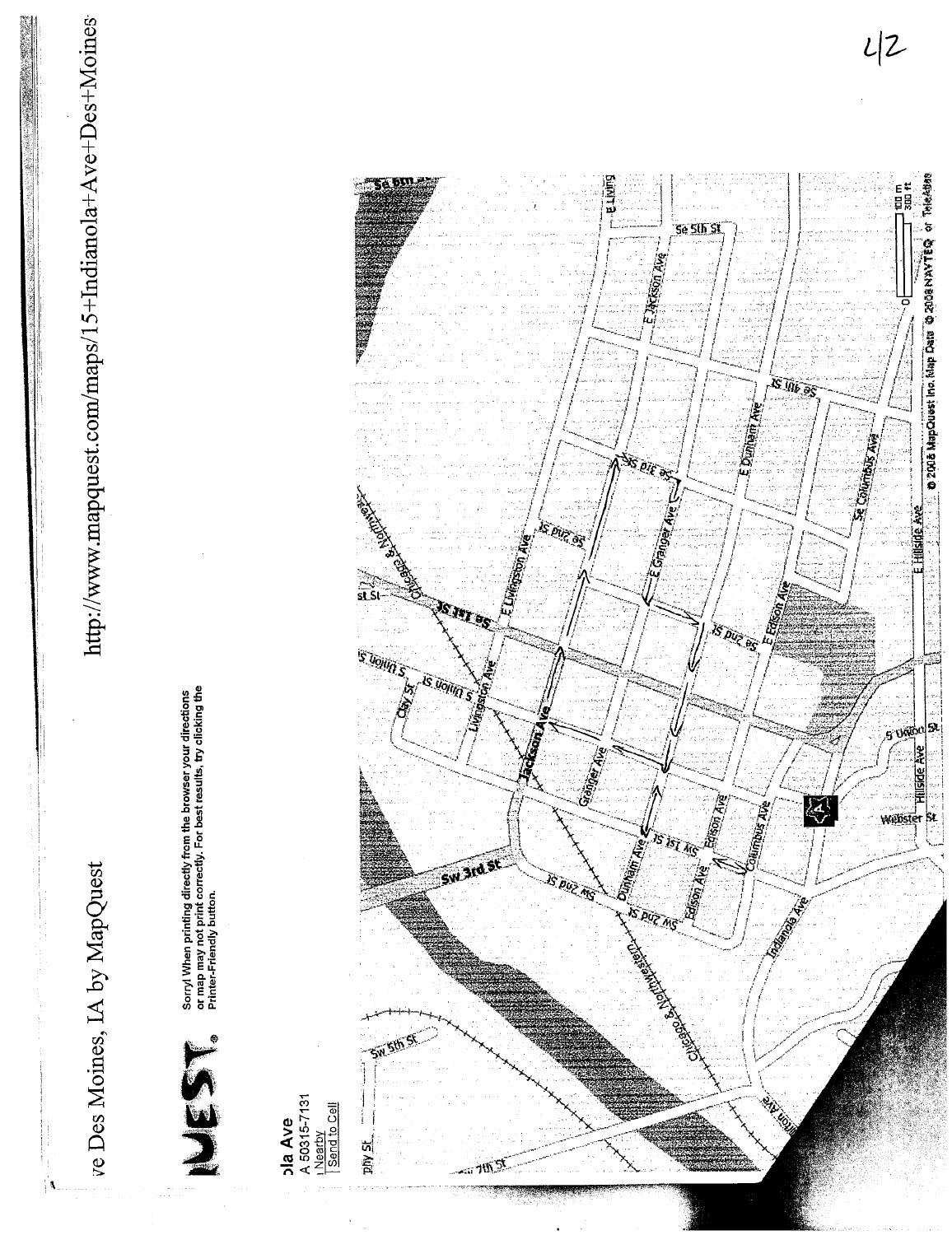

MidAmerican Energy Company CUSTOMER TECHNICIAN POBOX 657 DES MOINES IA 50306-0657

February 20, 2008

Nick Iaria St. Anthony's Church 15 Indianola Road Des Moines, Iowa 50315

Re: Banner Agreement for St. Anthony's Church

Dear Mr. Iaria:

MidAmerican Energy Company is willing to grant the St. Anthony's Church a license to use its utility poles for double bracket banners subject to the following:

 $4^{2}$ 

1. The facilities included in this agreement are located in the following described area:

SW 1<sup>st</sup> Street and Indianola Avenue, SW 1<sup>st</sup> Street and Columbus Avenue, 1804 SW 1<sup>st</sup> Street, 1703 S. Union Street and Granger Avenue, S. Union Street and Jackson Avenue 2<sup>nd</sup> Pole east of #5, S. Union Street, SE 2<sup>nd</sup> Street and Jackson Avenue, 11 Dunham A venue

- 2. St. Anthony's Church shall during the license period indemnify and hold harmess MidAmerican Energy Company, its parent, subsidiaries and affiliated companies and their agents, officers, and employees from and against any loss or damage to the facilities, all claims, actions, suits, proceedings, cost, expenses, damages and liabilties (including legal expense and including damage to property, injury to or death of any persons in any manner resulting from the use of the facilities if such liabilty is caused in whole or in part by using said utility poles by St. Anthony's Church and/or in whole or in part by any act, omission or negligence of and/or its agents, officers or employees.
- 3. St. Anthony's Church shall maintain insurance of self-insure, to cover the risks specified in paragraph 2. St. Anthony's Church will provide MidAmerican Energy with a letter of self-insurance/insurance as proof of coverage's required in paragraph 2.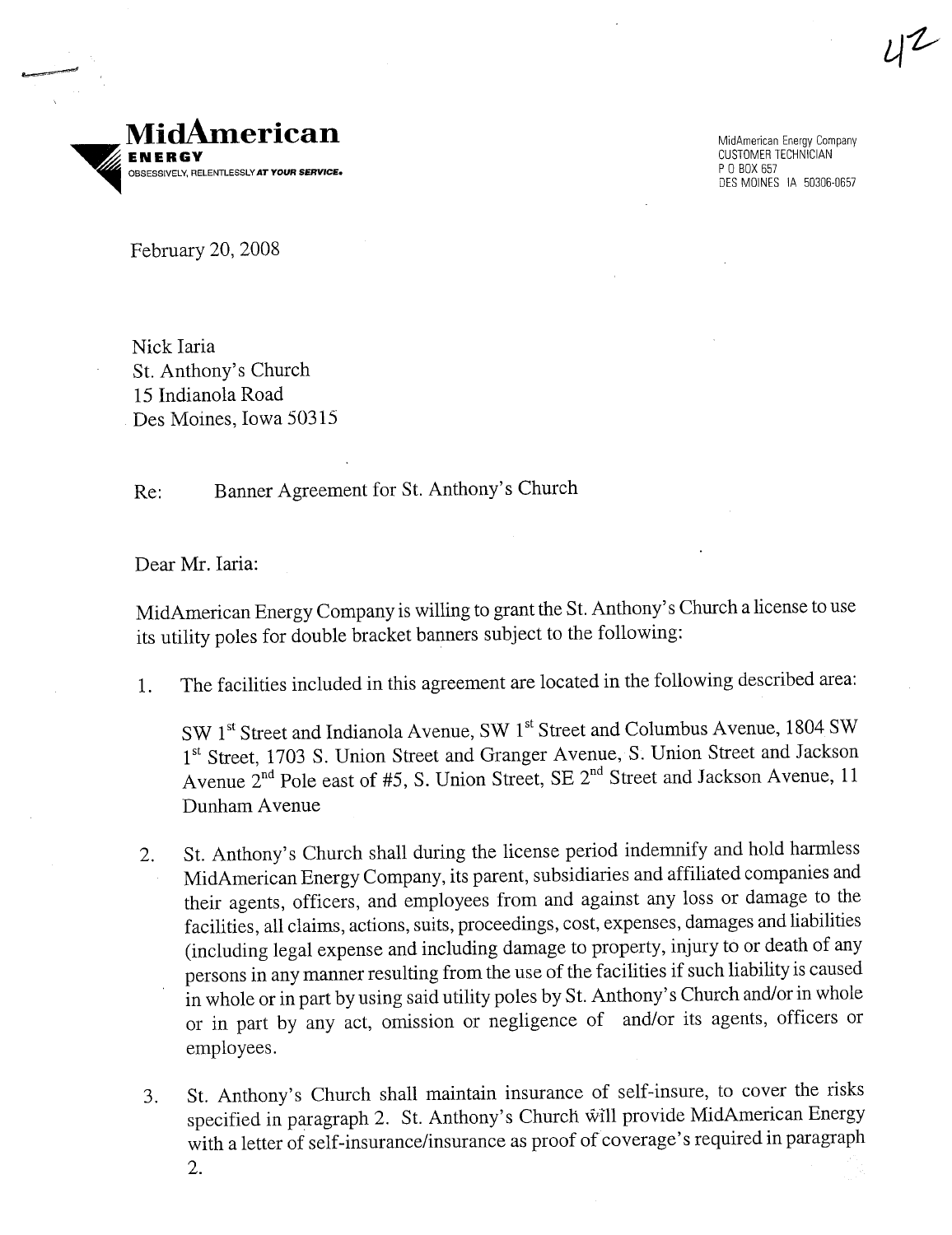

St. Anthony's Church February 20, 2008 Page 2

- 4. St. Anthony's Church acknowledges that MidAmerican Energy Company MAKES NO WARRANTY OR REPRESENTATION, EXPRESSED OR IMPLIED, AS TO THE FITNESS, DESIGN, OR CONDITION OF THE FACILITIES OR THEIR FITNESS FOR ANY PARTICULAR PURPOSE that, MidAmerican Energy HAS AGREED TO ALLOW ST. ANTHONY'S CHURCH TO USE AND THE UNDERSTANDS THAT THE FACILITIES ARE PROVIDED AS IS, WITH ALL FAULTS.
- 5. The agreement shall become effective on May 18, 2008 and shall continue unless termnated by either MidAmerican Energy Company or St. Anthony's Church giving the other party thirty (30 days written notice of termination, or immediately without notice if St. Anthony's Church fails to comply with any provision of this agreement.)

Enclosed are two copies of this license agreement. Please indicate your acceptance of the terms and conditions stated herein by dating and signing in the space provided below and return one original and a copy of your insurance certificate to me. If you have any questions or comments regarding this matter, please call me at 515-242-3902.

Sincerely, MidAmerican Energy Company

Bill Smally

William H. Smalley Customer Technician

| Accepted and agreed to this $\int_0^{\infty}$ day of $\frac{m_{\text{eV}}}{m_{\text{eV}}}$ , 2008. |
|----------------------------------------------------------------------------------------------------|
| ST. ANTHONY'S CHURCH                                                                               |
| $\rm{By:}$<br>$\overline{1}$                                                                       |
| DUSINSS<br>Title:                                                                                  |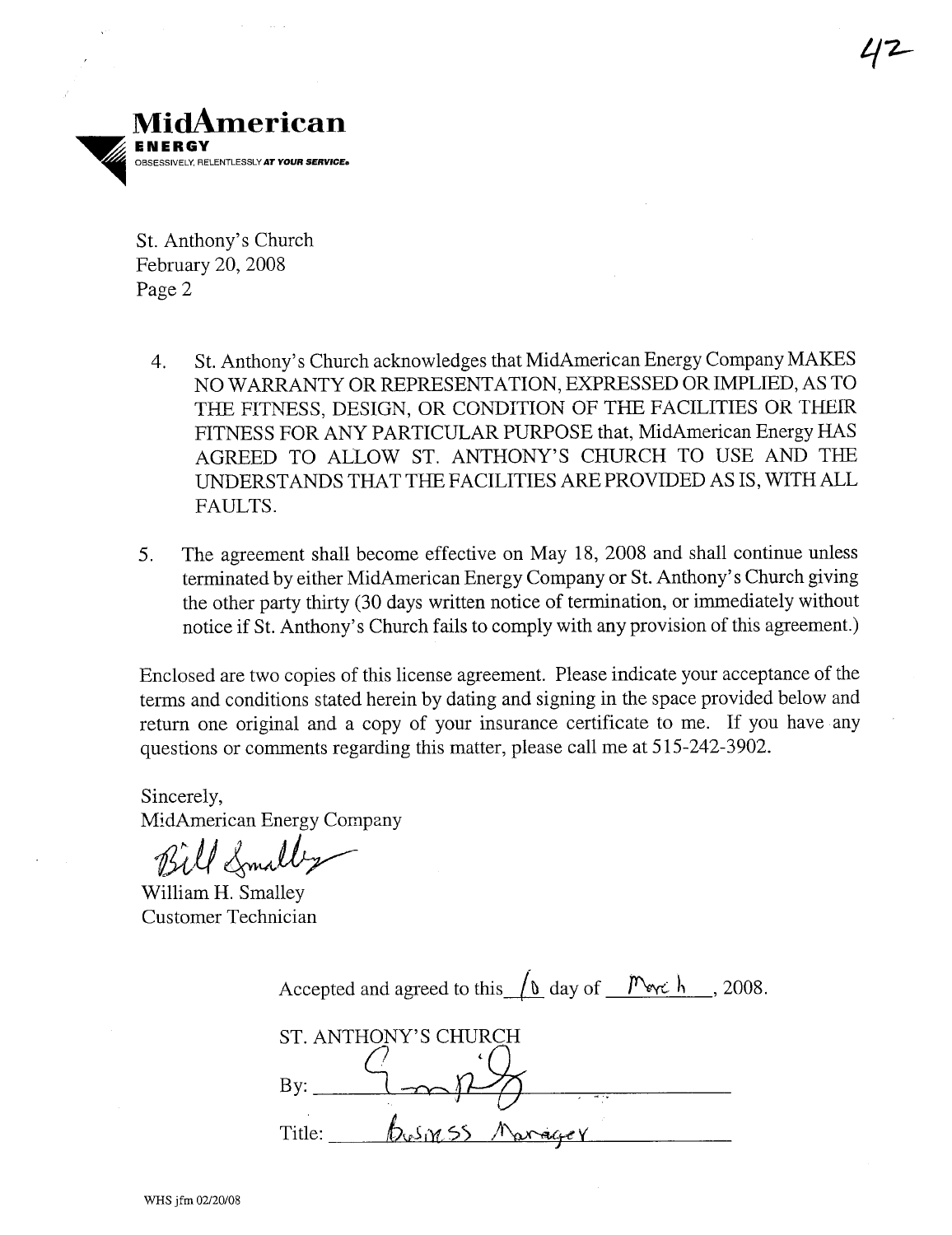|                                                                                                                                      |                                                                                 |                    |          |                                                                                                                                                                                                           | <b>Certificate of Coverage</b>                                                                                                                                                                                                                                                                                                                                       |                                                                                                                                                                                                                                                            | Date: 4/16/2009 |  |
|--------------------------------------------------------------------------------------------------------------------------------------|---------------------------------------------------------------------------------|--------------------|----------|-----------------------------------------------------------------------------------------------------------------------------------------------------------------------------------------------------------|----------------------------------------------------------------------------------------------------------------------------------------------------------------------------------------------------------------------------------------------------------------------------------------------------------------------------------------------------------------------|------------------------------------------------------------------------------------------------------------------------------------------------------------------------------------------------------------------------------------------------------------|-----------------|--|
| <b>Certificate Holder</b><br>The Roman Catholic Diocese of Des Moines<br>Chancery Office<br>601 Grand Avenue<br>Des Moines, IA 50309 |                                                                                 |                    |          | This Certificate is issued as a matter of information only and<br>confers no rights upon the holder of this certificate. This certificate<br>does not amend, extend or alter the coverage afforded below. |                                                                                                                                                                                                                                                                                                                                                                      |                                                                                                                                                                                                                                                            |                 |  |
|                                                                                                                                      |                                                                                 |                    |          | <b>Company Affording Coverage</b>                                                                                                                                                                         |                                                                                                                                                                                                                                                                                                                                                                      |                                                                                                                                                                                                                                                            |                 |  |
|                                                                                                                                      |                                                                                 |                    |          |                                                                                                                                                                                                           | THE CATHOLIC MUTUAL RELIEF<br><b>SOCIETY OF AMERICA</b>                                                                                                                                                                                                                                                                                                              |                                                                                                                                                                                                                                                            |                 |  |
| <b>Covered Location</b><br><b>St Anthony Parish</b><br>15 Indianola Road<br>Des Moines, IA 50315                                     |                                                                                 |                    |          |                                                                                                                                                                                                           | 10843 OLD MILL RD<br>OMAHA, NE 68154                                                                                                                                                                                                                                                                                                                                 |                                                                                                                                                                                                                                                            |                 |  |
| Coverages                                                                                                                            |                                                                                 |                    |          |                                                                                                                                                                                                           |                                                                                                                                                                                                                                                                                                                                                                      |                                                                                                                                                                                                                                                            |                 |  |
|                                                                                                                                      |                                                                                 |                    |          |                                                                                                                                                                                                           |                                                                                                                                                                                                                                                                                                                                                                      | This is to certify that the coverages listed below have been issued to the certificate holder named above for the certificate                                                                                                                              |                 |  |
|                                                                                                                                      | conditions of such coverage. Limits shown may have been reduced by paid claims. |                    |          |                                                                                                                                                                                                           |                                                                                                                                                                                                                                                                                                                                                                      | indicated, notwithstanding any requirement, term or condition of any contract or other document with respect to which this<br>certificate may be issued or may pertain, the coverage afforded described herein is subject to all the terms, exclusions and |                 |  |
|                                                                                                                                      | <b>Type of Coverage</b>                                                         | Certificate Number |          | <b>Coverage Effective</b><br>Date                                                                                                                                                                         | <b>Coverage Expiration</b><br>Date                                                                                                                                                                                                                                                                                                                                   | Limits                                                                                                                                                                                                                                                     |                 |  |
|                                                                                                                                      | Property                                                                        |                    |          |                                                                                                                                                                                                           |                                                                                                                                                                                                                                                                                                                                                                      |                                                                                                                                                                                                                                                            |                 |  |
|                                                                                                                                      |                                                                                 |                    |          |                                                                                                                                                                                                           |                                                                                                                                                                                                                                                                                                                                                                      | Real & Personal Property                                                                                                                                                                                                                                   |                 |  |
|                                                                                                                                      | <b>General Liability</b>                                                        |                    |          |                                                                                                                                                                                                           |                                                                                                                                                                                                                                                                                                                                                                      | <b>General Aggregate</b>                                                                                                                                                                                                                                   |                 |  |
|                                                                                                                                      |                                                                                 |                    |          |                                                                                                                                                                                                           |                                                                                                                                                                                                                                                                                                                                                                      | <b>Products-Comp/OP Agg</b>                                                                                                                                                                                                                                |                 |  |
|                                                                                                                                      | Occurrence                                                                      |                    |          |                                                                                                                                                                                                           | 7/1/2009                                                                                                                                                                                                                                                                                                                                                             | Personal & Adv Injury                                                                                                                                                                                                                                      |                 |  |
|                                                                                                                                      | <b>Claims Made</b>                                                              | 8577               | 7/1/2008 |                                                                                                                                                                                                           |                                                                                                                                                                                                                                                                                                                                                                      | <b>Each Occurrence</b>                                                                                                                                                                                                                                     | 500,000         |  |
|                                                                                                                                      |                                                                                 |                    |          |                                                                                                                                                                                                           |                                                                                                                                                                                                                                                                                                                                                                      | Fire Damage (Any one fire)                                                                                                                                                                                                                                 |                 |  |
|                                                                                                                                      |                                                                                 |                    |          |                                                                                                                                                                                                           |                                                                                                                                                                                                                                                                                                                                                                      | Med Exp (Any one person)                                                                                                                                                                                                                                   |                 |  |
|                                                                                                                                      | <b>Excess Liability</b>                                                         | 8577               | 7/1/2008 |                                                                                                                                                                                                           | 7/1/2009                                                                                                                                                                                                                                                                                                                                                             | <b>Each Occurrence</b>                                                                                                                                                                                                                                     | 500,000         |  |
|                                                                                                                                      |                                                                                 |                    |          |                                                                                                                                                                                                           |                                                                                                                                                                                                                                                                                                                                                                      |                                                                                                                                                                                                                                                            |                 |  |
|                                                                                                                                      | Other                                                                           |                    |          |                                                                                                                                                                                                           |                                                                                                                                                                                                                                                                                                                                                                      |                                                                                                                                                                                                                                                            |                 |  |
|                                                                                                                                      |                                                                                 |                    |          |                                                                                                                                                                                                           |                                                                                                                                                                                                                                                                                                                                                                      | <b>Each Occurrence</b>                                                                                                                                                                                                                                     |                 |  |
|                                                                                                                                      |                                                                                 |                    |          |                                                                                                                                                                                                           |                                                                                                                                                                                                                                                                                                                                                                      |                                                                                                                                                                                                                                                            |                 |  |
|                                                                                                                                      | Description of Operations/Locations/Vehicles/Special Items                      |                    |          |                                                                                                                                                                                                           |                                                                                                                                                                                                                                                                                                                                                                      | Coverage is verified for St Anthony Parish's Corpus Christi Procession being held on May 17, 2009 from 4:00 PM to 6:00 PM.                                                                                                                                 |                 |  |
|                                                                                                                                      | <b>Holder of Certificate</b>                                                    |                    |          |                                                                                                                                                                                                           | Cancellation                                                                                                                                                                                                                                                                                                                                                         |                                                                                                                                                                                                                                                            |                 |  |
| oneerssonarvestaarsestaatsistelle väli<br>City of Des Moines                                                                         |                                                                                 |                    |          |                                                                                                                                                                                                           | Should any of the above described coverages be cancelled<br>before the expiration date thereof, the issuing company will<br>endeavor to mail 30<br>days written notice to the holder of<br>certificate named to the left, but failure to mail such notice shall<br>impose no obligation or liability of any kind upon the company,<br>its agents or representatives. |                                                                                                                                                                                                                                                            |                 |  |
|                                                                                                                                      |                                                                                 |                    |          |                                                                                                                                                                                                           | <b>Authorized Representative</b>                                                                                                                                                                                                                                                                                                                                     |                                                                                                                                                                                                                                                            |                 |  |
|                                                                                                                                      | 0084000501                                                                      |                    |          |                                                                                                                                                                                                           |                                                                                                                                                                                                                                                                                                                                                                      |                                                                                                                                                                                                                                                            |                 |  |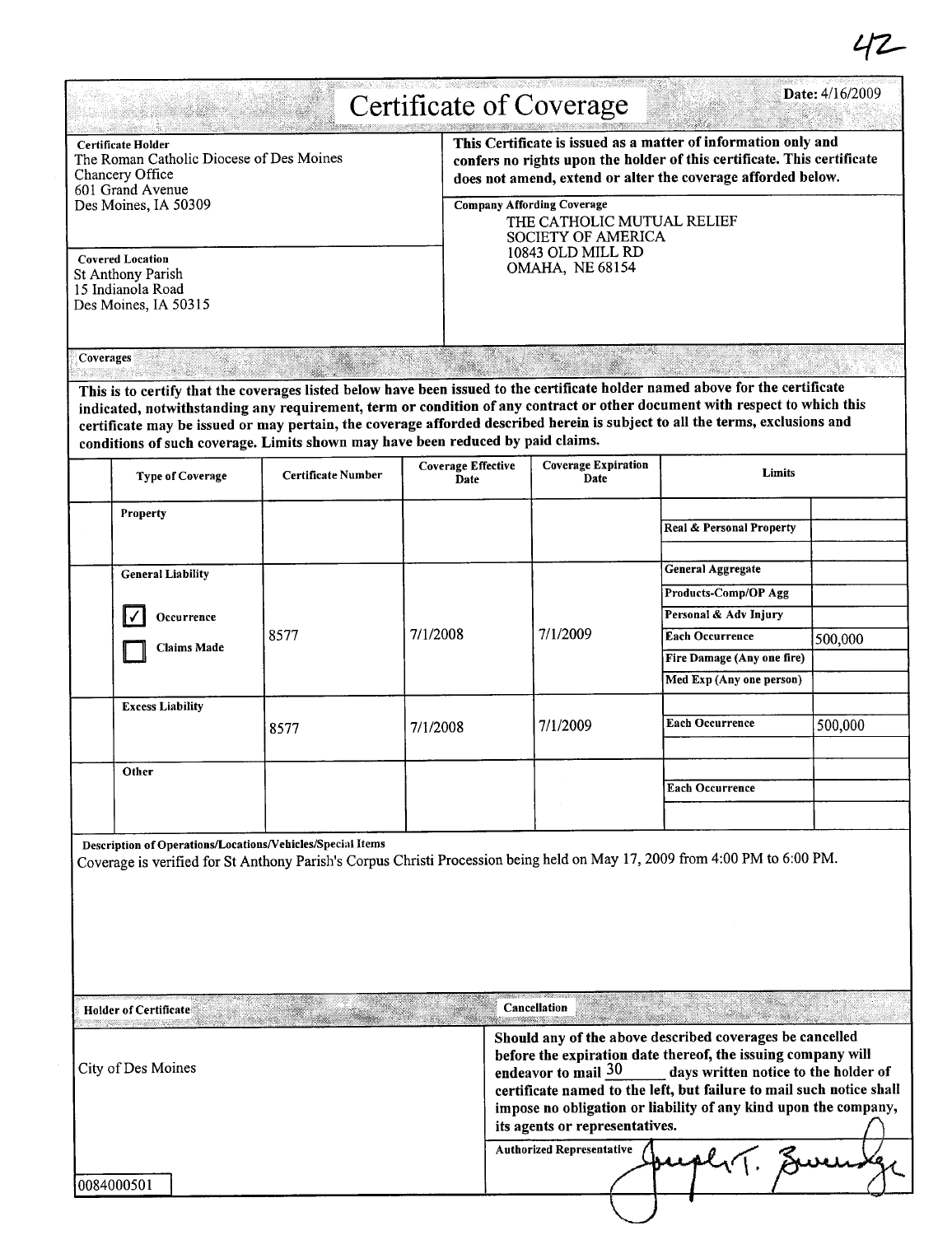Page 1 of 1

## Herzberg, Karen M.

From: Schultz, Mark J. Sent: Monday, April 20, 2009 4:56 PM To: Herzberg, Karen M. Subject: RE:

Approved.

From: Herzberg, Karen M. Sent: Monday, April 20, 2009 4:41 PM To: Dakovich (Rouse), Jennifer L.; Schultz, Mark J. Subject:

File from the Church. They are submitting the letter from Mid American that was used last year. Read item #5 on the letter. Let me know if this is okay for the May 5 Council Meeting.

Thank you.

Karen

Karen Herzberg Executive Administrative Assistant City of Des Moines City Clerk's Office Phone: (515) 237-1389 email: kmherzberg(Qdmgov.org